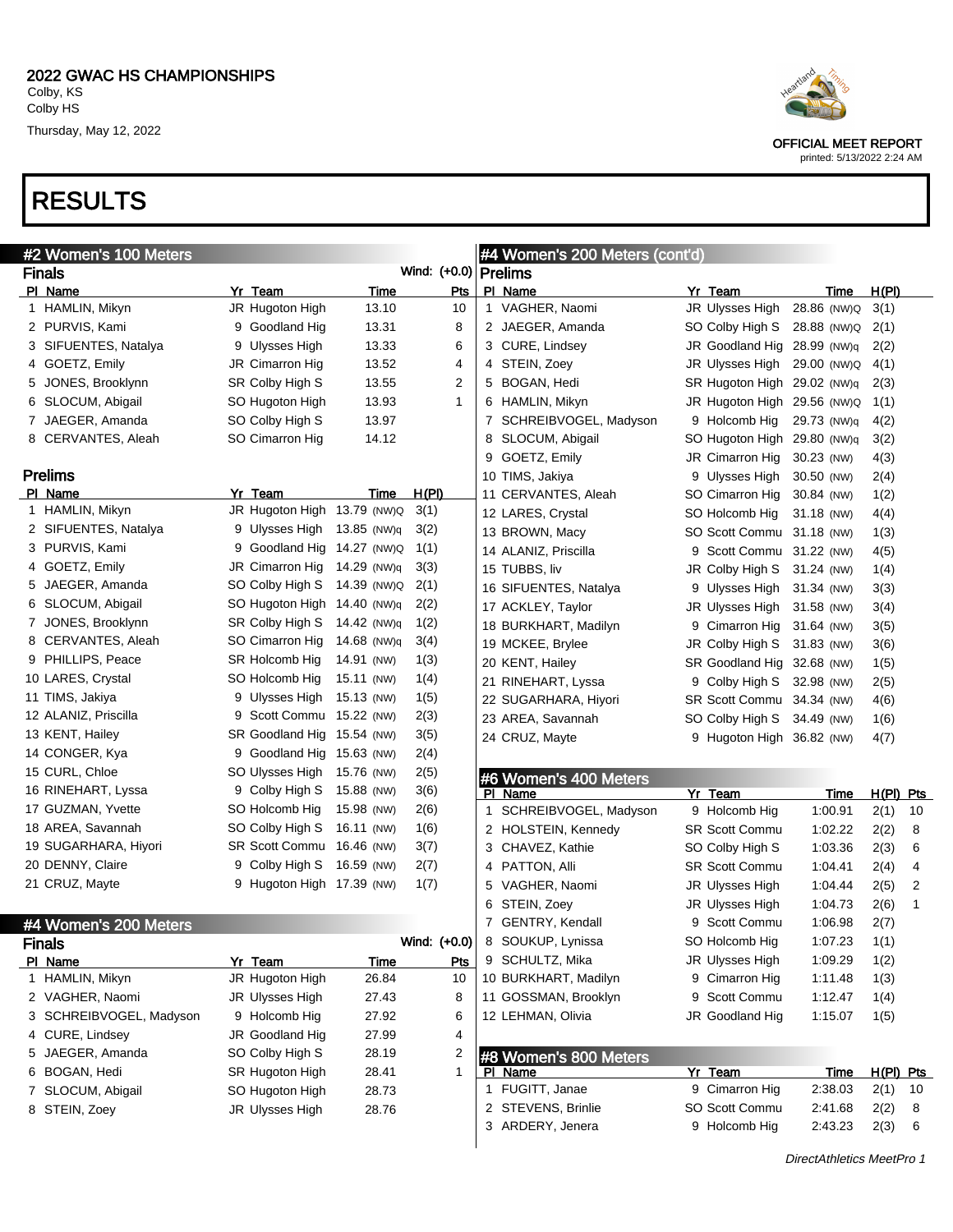



|--|

OFFICIAL MEET REPORT

| #8 Women's 800 Meters (cont'd)     |                       |             |             |            |   | #12 Women's 3200 Meters (cont'd)      |                             |             |              |                |
|------------------------------------|-----------------------|-------------|-------------|------------|---|---------------------------------------|-----------------------------|-------------|--------------|----------------|
| PI Name                            | Yr Team               | Time        | $H(PI)$ Pts |            |   | PI Name                               | Yr Team                     | Time        |              | <u>Pts</u>     |
| 4 FLANAGIN, Ali                    | 9 Colby High S        | 2:46.61     | 2(4)        | 4          |   | 9 ALMARAZ, Melissa                    | SR Holcomb Hig              | 17:56.46    |              |                |
| 5 ROMERO, Nayeli                   | 9 Ulysses High        | 2:47.08     | 2(5)        | 2          |   |                                       |                             |             |              |                |
| 6 CATES, Laurel                    | SR Colby High S       | 2:47.46     | 2(6)        | 1          |   | #13 Women's 100m Hurdles              |                             |             |              |                |
| 7 SHAPLAND, Hailey                 | 9 Scott Commu         | 2:49.29     | 2(7)        |            |   | <b>Finals</b>                         |                             |             | Wind: (+0.0) |                |
| 8 SCHULTZ, Lakota                  | JR Hugoton High       | 2:54.24     | 2(8)        |            |   | PI Name                               | Yr Team                     | Time        |              | Pts            |
| 9 RICE, Katelynn                   | SO Ulysses High       | 2:56.40     | 1(1)        |            | 1 | CURE, Lindsey                         | JR Goodland Hig             | 16.42       |              | 10             |
| 10 MCCARTY, Kennedy                | 9 Colby High S        | 2:57.24     | 2(9)        |            |   | 2 PEREGRINO, Priscilla                | <b>JR Scott Commu</b>       | 16.45       |              | 8              |
| 11 PAEZ, Alyza                     | SO Ulysses High       | 2:57.86     | 1(2)        |            |   | 3 BARTON, Alisabeth                   | 9 Colby High S              | 17.41       |              | 6              |
| 12 PIZZARO, Elida                  | 9 Ulysses High        | 2:58.91     | 1(3)        |            |   | 4 KENNY, Cami                         | JR Ulysses High             | 17.73       |              | 4              |
| 13 OWENS, Addison                  | 9 Goodland Hig        | 3:00.05     | 1(4)        |            |   | 5 SPELLMAN, Reghan                    | SR Holcomb Hig              | 18.68       |              | $\overline{2}$ |
| 14 SIANQUI, Clarissa               | 9 Ulysses High        | 3:00.10     | 1(5)        |            |   | 6 METZGER, McKenzie                   | 9 Scott Commu               | 18.81       |              | $\mathbf{1}$   |
| 15 MEDINA, Abrielle                | SO Hugoton High       | 3:04.40     | 1(6)        |            |   | 7 MEDINA, Anahi                       | 9 Holcomb Hig               | 19.72       |              |                |
| 16 ENGLISH, Alexa                  | SO Cimarron Hig       | 3:07.27     | 1(7)        |            |   |                                       |                             |             |              |                |
| 17 BURK, Lola                      | 9 Goodland Hig        | 3:09.80     | 1(8)        |            |   | <b>Prelims</b>                        |                             |             |              |                |
| 18 CERVANTES, Emily                | 9 Hugoton High        | 3:12.95     | 1(9)        |            |   | PI Name                               | Yr Team                     | <b>Time</b> | H(PI)        |                |
| 19 ALMARAZ, Melissa                | SR Holcomb Hig        | 3:25.75     | 1(10)       |            | 1 | PEREGRINO, Priscilla                  | JR Scott Commu 17.88 (NW)Q  |             | 2(1)         |                |
| 20 RICKARD, Arial                  | 9 Goodland Hig        | 3:29.57     | 1(11)       |            |   | 2 CURE, Lindsey                       | JR Goodland Hig 18.69 (NW)Q |             | 1(1)         |                |
| 21 BARAJAS, Patricia               | 9 Holcomb Hig         | 3:35.10     | 1(12)       |            |   | 3 BARTON, Alisabeth                   | 9 Colby High S              | 18.88 (NW)q | 1(2)         |                |
| CRAMER, Cally                      | SO Scott Commu        | <b>DNF</b>  | 2           |            |   | 4 KENNY, Cami                         | JR Ulysses High             | 20.05 (NW)q | 2(2)         |                |
|                                    |                       |             |             |            |   | 5 MEDINA, Anahi                       | 9 Holcomb Hig               | 20.37 (NW)q | 1(3)         |                |
| #10 Women's 1600 Meters            |                       |             |             |            |   | 6 SPELLMAN, Reghan                    | SR Holcomb Hig              | 20.38 (NW)q | 2(3)         |                |
| PI Name                            | Yr Team               | Time        |             | <b>Pts</b> |   | 7 METZGER, McKenzie                   | 9 Scott Commu 20.42 (NW)q   |             | 1(4)         |                |
| 1 HAWKINS, Clare                   | <b>SR Scott Commu</b> | 5:51.54     |             | 10         |   | 8 LEWIS, Avery                        | 9 Scott Commu 20.46 (NW)    |             | 2(4)         |                |
| 2 ARDERY, Jenera                   | 9 Holcomb Hig         | 5:56.79     |             | 8          |   |                                       |                             |             |              |                |
| 3 FUGITT, Janae                    | 9 Cimarron Hig        | 6:11.31     |             | 6          |   | #16 Women's 300m Hurdles              |                             |             |              |                |
| 4 MACIAS, Katrina                  | JR Holcomb Hig        | 6:20.27     |             | 4          |   | PI Name                               | Yr Team                     | Time        | $H(PI)$ Pts  |                |
| 5 SCHEARS, Audrey                  | 9 Goodland Hig        | 6:20.90     |             | 2          |   | 1 CURE, Lindsey                       | JR Goodland Hig             | 49.17       | 2(1)         | 10             |
| 6 STRAMEL, Emilie                  | 9 Colby High S        | 6:33.33     |             | 1          |   | 2 BARTON, Alisabeth                   | 9 Colby High S              | 49.72       | 2(2)         | 8              |
| 7 MEDINA, Wendy                    | SR Cimarron Hig       | 6:44.61     |             |            |   | 3 PEREGRINO, Priscilla                | JR Scott Commu              | 50.05       | 2(3)         | 6              |
| 8 MCKINNEY, Beth                   | 9 Colby High S        | 7:04.09     |             |            |   | 4 JAEGER, Amanda                      | SO Colby High S             | 51.44       | 2(4)         | 4              |
| 9 BURK, Lola                       | 9 Goodland Hig        | 7:09.15     |             |            |   | 5 VOS, Gianna                         | JR Hugoton High             | 55.30       | 2(5)         | 2              |
| 10 WASINGER, Kennedy               | SO Scott Commu        | 7:17.28     |             |            |   | 6 SPELLMAN, Reghan                    | SR Holcomb Hig              | 55.63       | 1(1)         | $\mathbf 1$    |
| 11 VANPELT, Jayln                  | 9 Holcomb Hig         | 7:38.56     |             |            |   | 7 LEWIS, Avery                        | 9 Scott Commu               | 55.81       | 2(6)         |                |
| 12 RICKARD, Arial                  | 9 Goodland Hig        | 7:48.56     |             |            |   | 8 METZGER, McKenzie                   | 9 Scott Commu               | 56.99       | 1(2)         |                |
| 13 BARAJAS, Patricia               | 9 Holcomb Hig         | 8:16.96     |             |            |   | 9 KENNY, Cami                         | JR Ulysses High             | 58.75       | 1(3)         |                |
|                                    |                       |             |             |            |   | 10 MEDINA, Anahi                      | 9 Holcomb Hig               | 1:01.61     | 1(4)         |                |
|                                    |                       |             |             |            |   |                                       |                             |             |              |                |
| #12 Women's 3200 Meters<br>PI Name | Yr Team               | <b>Time</b> |             | <u>Pts</u> |   |                                       |                             |             |              |                |
| 1 HAWKINS, Clare                   | SR Scott Commu        | 12:33.98    |             | 10         |   | #18 Women's 4 x 100m Relay<br>PI Team |                             | Time        |              | <b>Pts</b>     |
| 2 ARDERY, Jenera                   | 9 Holcomb Hig         | 12:53.67    |             | 8          |   | 1 Hugoton High School (A)             |                             | 51.82       |              | 10             |
| 3 MACIAS, Katrina                  | JR Holcomb Hig        | 13:33.40    |             | 6          |   | 1) ADIGUN, Summya JR                  | 2) BOGAN, Hedi SR           |             |              |                |
| 4 SCHEARS, Audrey                  | 9 Goodland Hig        | 13:43.17    |             | 4          |   | 3) SLOCUM, Abigail SO                 | 4) HAMLIN, Mikyn JR         |             |              |                |
| 5 METCALF, Seanna                  | SR Colby High S       | 13:46.11    |             | 2          |   | 2 Ulysses High School (A)             |                             | 52.39       |              | 8              |
| 6 MEDINA, Wendy                    | SR Cimarron Hig       | 13:51.03    |             | 1          |   | 1) STEIN, Zoey JR                     | 2) KENNY, Cami JR           |             |              |                |
| 7 STRAMEL, Emilie                  | 9 Colby High S        | 14:40.90    |             |            |   | 3) SIFUENTES, Natalya 9               | 4) VAGHER, Naomi JR         |             |              |                |
| 8 SCHEOPNER, Claire                | JR Goodland Hig       | 15:22.35    |             |            |   |                                       |                             |             |              |                |
|                                    |                       |             |             |            |   |                                       |                             |             |              |                |
|                                    |                       |             |             |            |   |                                       |                             |             |              |                |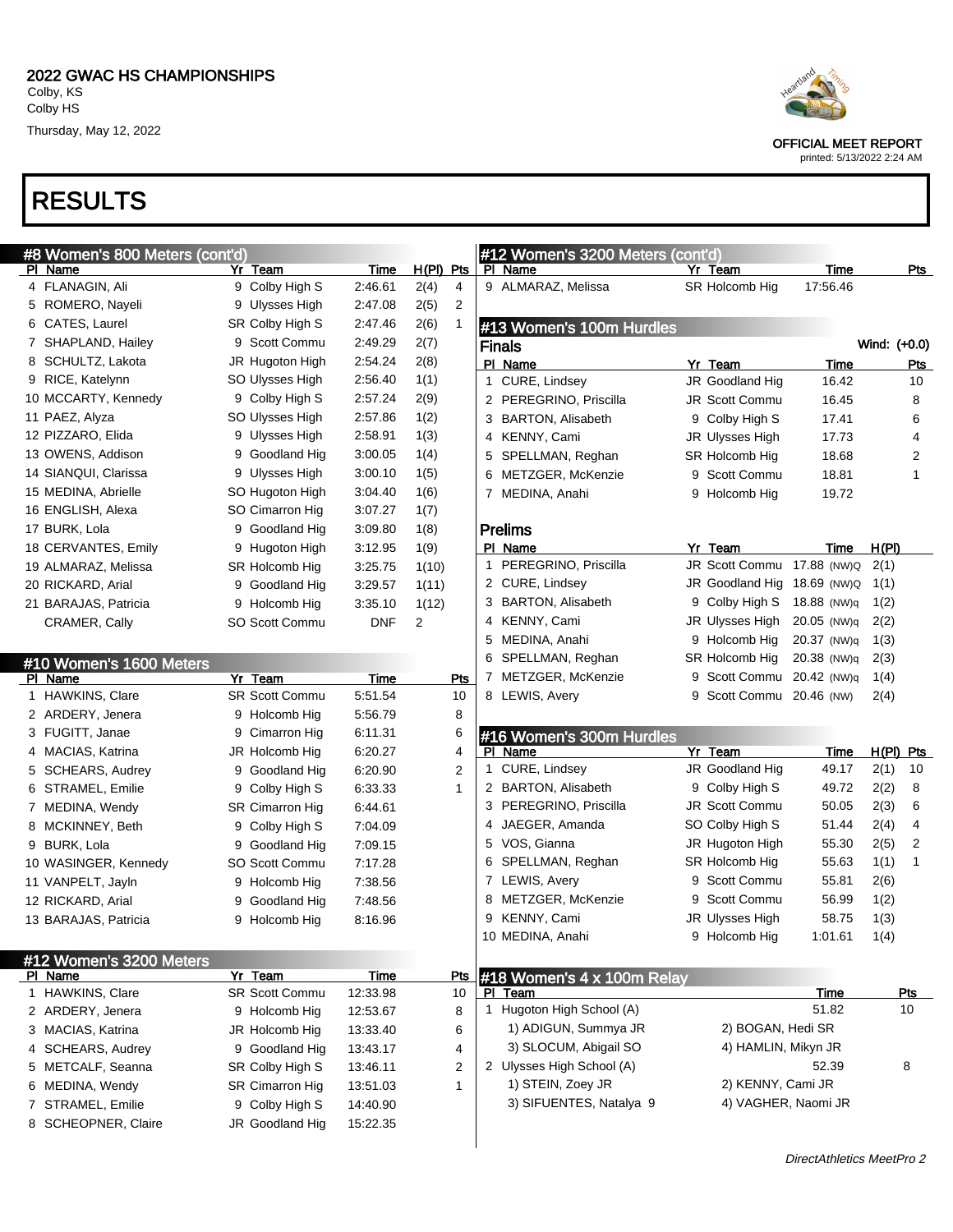# RESULTS

| #18 Women's 4 x 100m Relay (cont'd) |                            |                | #22 Women's 4 x 800m Relay (cont'd) |                        |                |
|-------------------------------------|----------------------------|----------------|-------------------------------------|------------------------|----------------|
| PI Team                             | Time                       | Pts            | Team<br>PI.                         | Time                   | Pts            |
| 3 Colby High School (A)             | 52.71                      | 6              | 3 Scott Community High School (B)   | 12:00.65               |                |
| 1) JAEGER, Amanda SO                | 2) JONES, Brooklynn SR     |                | 1) SHAPLAND, Hailey 9               | 2) GOSSMAN, Brooklyn 9 |                |
| 3) TUBBS, liv JR                    | 4) WEDERSKI, Natalie 9     |                | 3) WASINGER, Kennedy SO             | 4) CRAMER, Cally SO    |                |
| 4 Scott Community High School (A)   | 54.66                      | 4              | 4 Ulysses High School (A)           | 12:07.13               | 6              |
| 1) PEREGRINO, Priscilla JR          | 2) LEWIS, Avery 9          |                | 1) RICE, Katelynn SO                | 2) PAEZ, Alyza SO      |                |
| 3) GENTRY, Kendall 9                | 4) ALANIZ, Priscilla 9     |                | 3) SIANQUI, Clarissa 9              | 4) ROMERO, Nayeli 9    |                |
| 5 Goodland High School (A)          | 55.63                      | $\overline{2}$ | 5 Goodland High School (A)          | 12:22.20               | 4              |
| 1) PURVIS, Kami 9                   | 2) OWENS, Jordin JR        |                | 1) BURK, Lola 9                     | 2) SCHEARS, Audrey 9   |                |
| 3) KENT, Hailey SR                  | 4) CONGER, Kya 9           |                | 3) SCHEOPNER, Claire JR             | 4) MARTIN, Marie 9     |                |
| Holcomb High School (A)             | <b>DNF</b>                 |                | 6 Hugoton High School (A)           | 12:39.16               | $\overline{2}$ |
| 1) PHILLIPS, Peace SR               | 2) SCHREIBVOGEL, Madyson 9 |                | 1) SCHULTZ, Lakota JR               | 2) MEDINA, Abrielle SO |                |
| 3) KRULESKI, Jera SO                | 4) SANTANA, Jaylee SO      |                | 3) ANGELL, Raeleigh SO              | 4) CERVANTES, Emily 9  |                |
|                                     |                            |                | 7 Holcomb High School (A)           | 13:00.28               | 1              |
| #20 Women's 4 x 400m Relay          |                            |                | 1) PHILLIPS, Peace SR               | 2) BJURSTROM, Kaya JR  |                |
| PI Team                             | Time                       | <b>Pts</b>     | 3) BARAJAS, Patricia 9              | 4) VANPELT, Jayln 9    |                |
| 1 Colby High School (A)             | 4:15.81                    | 10             |                                     |                        |                |
| 1) BARTON, Alisabeth 9              | 2) BROWN, Cydney JR        |                | #24 Women's High Jump               |                        |                |
| 3) CHAVEZ, Kathie SO                | 4) WEDERSKI, Natalie 9     |                | PI Name                             | Yr Team<br><b>Mark</b> | <b>Pts</b>     |
| 2 Holcomb High School (A)           | 4:18.70                    | 8              | BROWN, Cydney<br>1.                 | JR Colby High S 5' 0"  | 10             |
| 1) SOUKUP, Lynissa SO               | 2) SANTANA, Jaylee SO      |                | 2 WEDERSKI, Natalie                 | 9 Colby High S 4' 10"  | 8              |
| 3) KRULESKI, Jera SO                | 4) SCHREIBVOGEL, Madyson 9 |                | 3 RUMFORD, Ella                     | SR Scott Commu 4' 8"   | 5              |
| 3 Scott Community High School (A)   | 4:19.07                    | 6              | 3 VOS, Gianna                       | JR Hugoton High 4' 8"  | 5              |
| 1) PATTON, Alli SR                  | 2) PEREGRINO, Priscilla JR |                | 3 DENNY, Lakin                      | SR Colby High S 4' 8"  | $\overline{2}$ |
| 3) GENTRY, Kendall 9                | 4) HOLSTEIN, Kennedy SR    |                | 3 MILLER, Mckayla                   | JR Cimarron Hig 4' 8"  | 0.5            |
| 4 Hugoton High School (A)           | 4:25.93                    | 4              | 3 STORMONT, Kendall                 | 9 Cimarron Hig 4' 8"   | 0.5            |
| 1) VOS, Gianna JR                   | 2) SCHULTZ, Lakota JR      |                | 3 BROWN, Macy                       | SO Scott Commu 4' 8"   |                |
| 3) BOGAN, Hedi SR                   | 4) ADIGUN, Summya JR       |                | FOECHING, Nele<br>9                 | SR Colby High S 4' 4"  |                |
| 5 Ulysses High School (A)           | 4:28.24                    | $\overline{2}$ | 9 TUBBS, liv                        | JR Colby High S 4' 4"  |                |
| 1) VAGHER, Naomi JR                 | 2) SCHULTZ, Mika JR        |                | JANTZ, Taryn                        | JR Cimarron Hig NH     |                |
| 3) SIFUENTES, Natalya 9             | 4) STEIN, Zoey JR          |                |                                     |                        |                |
| 6 Scott Community High School (B)   | 4:45.86                    |                | #26 Women's Pole Vault              |                        |                |
| 1) LEWIS, Avery 9                   | 2) ALANIZ, Priscilla 9     |                | PI Name                             | Yr Team<br>Mark        | <u>Pts</u>     |
| 3) BROWN, Macy SO                   | 4) STEVENS, Brinlie SO     |                | 1 JARNAGIN, Kennedy                 | JR Cimarron Hig 9' 6"  | 10             |
| 7 Goodland High School (A)          | 5:04.68                    | $\mathbf{1}$   | 2 MARTIN, Marie                     | 9 Goodland Hig 9' 0"   | 7              |
| 1) CONGER, Kya 9                    | 2) LEHMAN, Olivia JR       |                | 2 NOLL, Alivia                      | SR Scott Commu 9' 0"   | $\overline{7}$ |
| 3) OWENS, Addison 9                 | 4) MARTIN, Marie 9         |                | 4 SCHIELKE, Alizah                  | SR Colby High S 8' 0"  | 2.33           |
|                                     |                            |                | 4 SCHULTZ, Mika                     | JR Ulysses High 8' 0"  | 2.33           |
| #22 Women's 4 x 800m Relay          |                            |                | 4 ESKAM, Morgan                     | SO Cimarron Hig 8' 0"  | 2.33           |
| PI Team                             | <b>Time</b>                | Pts            | 7 CARTER, Kaylie                    | 9 Colby High S 7' 0"   |                |
| 1 Scott Community High School (A)   | 10:47.96                   | 10             | 7 FINLEY, Tatyanna                  | 9 Colby High S 7' 0"   |                |
| 1) HAWKINS, Clare SR                | 2) STEVENS, Brinlie SO     |                | 7 ACKLEY, Taylor                    | JR Ulysses High 7' 0"  |                |
| 3) PATTON, Alli SR                  | 4) HOLSTEIN, Kennedy SR    |                | <b>BERTELSEN, Chloe</b>             | JR Cimarron Hig NH     |                |
| 2 Colby High School (A)             | 10:54.63                   | 8              | SCOTT, Samee                        | 9 Ulysses High NH      |                |
| 1) BROWN, Cydney JR                 | 2) CATES, Laurel SR        |                | <b>BJURSTROM, Kaya</b>              | JR Holcomb Hig NH      |                |
| 3) CHAVEZ, Kathie SO                | 4) FLANAGIN, Ali 9         |                | CURL, Chloe                         | SO Ulysses High NH     |                |
|                                     |                            |                | WILLIAMS, Adrianna                  | 9 Holcomb Hig NH       |                |
|                                     |                            |                |                                     |                        |                |

OFFICIAL MEET REPORT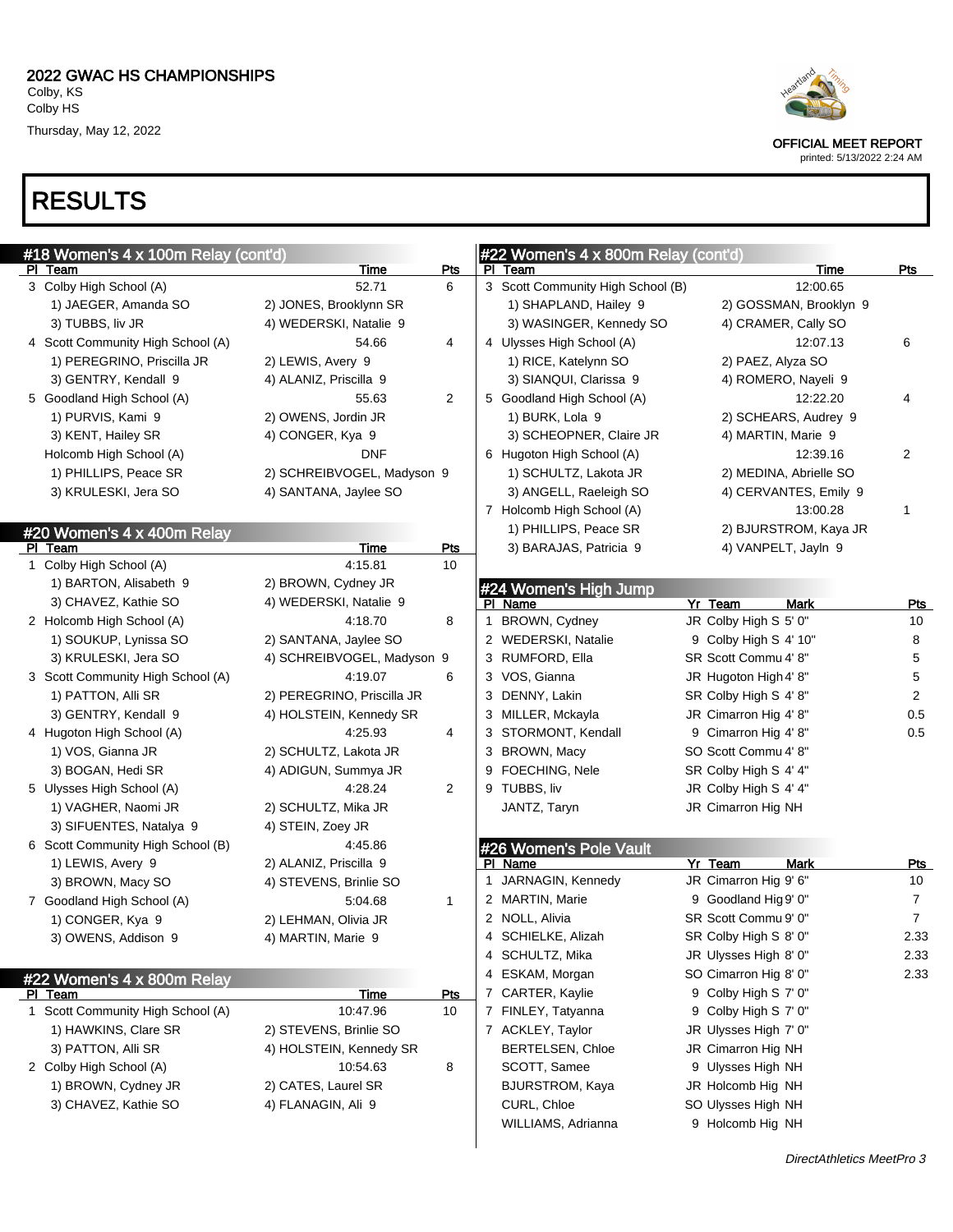

| #26 Women's Pole Vault (cont'd) |                                                        |             |              | #30 Women's Triple Jump (cont'd) |                                                 |      |             |    |
|---------------------------------|--------------------------------------------------------|-------------|--------------|----------------------------------|-------------------------------------------------|------|-------------|----|
| PI Name                         | Yr Team<br>Mark                                        |             | Pts          | PI Name                          | Yr Team                                         | Mark | $F(PI)$ Pts |    |
| METZGER, McKenzie               | 9 Scott Commu NH                                       |             |              | 15 WILLIAMS, Adrianna            | 9 Holcomb Hig 25' 2" (NW)                       |      | 1(8)        |    |
| MACIAS, Katrina                 | JR Holcomb Hig NH                                      |             |              | TIMS, Jakiya                     | 9 Ulysses High ND (NW)                          |      | 1           |    |
|                                 |                                                        |             |              | MARTINEZ, Amilia                 | SR Holcomb Hig ND (NW)                          |      | 2           |    |
| #28 Women's Long Jump           |                                                        |             |              | OSBORN, Abby                     | SR Cimarron Hig ND (NW)                         |      | 2           |    |
| PI Name                         | Yr Team<br>Mark                                        | $F(PI)$ Pts |              |                                  |                                                 |      |             |    |
| 1 TUBBS, liv                    | JR Colby High S 15' 7 <sup>1</sup> /2 (NW)             | 2(1)        | 10           | #32 Women's Shot Put             |                                                 |      |             |    |
| 2 METCALF, Seanna               | SR Colby High S 15' 5" (NW)                            | 2(2)        | 8            | PI Name                          | Yr Team                                         | Mark | $F(PI)$ Pts |    |
| 3 CERVANTES, Aleah              | SO Cimarron Hig 15' 3 <sup>1/4</sup> (NW)              | 2(3)        | 6            | 1 JONES, Brooklynn               | SR Colby High S 36' 7 <sup>1/4</sup>            |      | 2(1)        | 10 |
| 4 ADIGUN, Summya                | JR Hugoton High 15' 2 <sup>1</sup> / <sub>2</sub> (NW) | 2(4)        | 4            | 2 HAMLIN, Mikyn                  | JR Hugoton High 36' 6"                          |      | 2(2)        | 8  |
| 5 KRULESKI, Jera                | SO Holcomb Hig 15' 1 <sup>1/4</sup> (NW)               | 2(5)        | 2            | 3 SONDAY, Caitlyn                | JR Cimarron Hig 36' 3"                          |      | 2(3)        | 6  |
| 6 MCKEE, Brylee                 | JR Colby High S 14' 9" (NW)                            | 2(6)        | $\mathbf{1}$ | 4 RUDA, Nicole                   | SR Holcomb Hig 36' 13/4                         |      | 2(4)        | 4  |
| 7 BOGAN, Hedi                   | SR Hugoton High 14' 534 (NW)                           | 2(7)        |              | 5 WESTERGARD, Madison            | SR Scott Commu 33' 2"                           |      | 2(5)        | 2  |
| 8 WHITE, Sadie                  | 9 Cimarron Hig 14' 5" (NW)                             | 2(8)        |              | 6 SOWERS, Johnna                 | JR Scott Commu 33' 01/2                         |      | 2(6)        | 1  |
| 9 LARES, Crystal                | SO Holcomb Hig $13'9'$ (NW)                            | 1(1)        |              | 7 BETZ, Mya                      | SR Colby High S 32' $4\frac{1}{2}$              |      | 2(7)        |    |
| 10 CONGER, Kya                  | 9 Goodland Hig 13' 9" (NW)                             | 2(9)        |              | 8 OWENS, Jordin                  | JR Goodland Hig 32' 0 <sup>1/4</sup>            |      | 2(8)        |    |
| 11 PURVIS, Kami                 | 9 Goodland Hig 13' 5" (NW)                             | 2(10)       |              | 9 NICHOLS, Klarissa              | SO Goodland Hig 31' 9 <sup>1</sup> /2           |      | 2(9)        |    |
| 12 ROMERO, Nayeli               | 9 Ulysses High 13' $2\frac{3}{4}$ (NW)                 | 1(2)        |              | 10 STANLEY, Brenn                | 9 Colby High S 30' 8 <sup>1/4</sup>             |      | 2(10)       |    |
| 13 ALANIZ, Priscilla            | 9 Scott Commu 13' $2\frac{1}{2}$ (NW)                  | 1(3)        |              | 11 CHAVEZ, Cindy                 | SR Colby High S 30' 5"                          |      | 2(11)       |    |
| 14 HILLS, Karli                 | 9 Colby High S 13' $2^{1/4}$ (NW)                      | 2(11)       |              | 12 RODRIGUEZ, Jiamilett          | 9 Scott Commu 30' 3 <sup>1</sup> / <sub>2</sub> |      | 2(12)       |    |
| 15 GUZMAN, Yvette               | SO Holcomb Hig 13' 1" (NW)                             |             |              | 13 ROSE, Tara                    | JR Scott Commu 29' 1134                         |      | 1(1)        |    |
|                                 |                                                        | 1(4)        |              |                                  |                                                 |      |             |    |
| 15 KING, Kalyn                  | 9 Holcomb Hig 13' 1" (NW)                              | 1(4)        |              | 14 VALASCO, Taia                 | SR Ulysses High 29' 11"                         |      | 2(13)       |    |
| 17 WILLIAMS, Adrianna           | 9 Holcomb Hig 12' 11" (NW)                             | 1(6)        |              | 15 KEPLEY, Lexi                  | SR Holcomb Hig $28'2'4$                         |      | 2(14)       |    |
| 17 BROWN, Macy                  | SO Scott Commu 12' 11" (NW)                            | 1(6)        |              | 16 ALDANA, Celina                | SR Holcomb Hig 28' 1"                           |      | 1(2)        |    |
| 19 ZIMMERMAN, Allison           | 9 Colby High S 12' 10 <sup>1/4</sup> (NW)              | 1(8)        |              | 17 ROMO, Valeria                 | SO Hugoton High 27' 6 <sup>1/2</sup>            |      | 1(3)        |    |
| 20 SIANQUI, Clarissa            | 9 Ulysses High 12' 8" (NW)                             | 1(9)        |              | 18 GARCIA, Dalia                 | SR Ulysses High 26' 7"                          |      | 1(4)        |    |
| 21 MEDINA, Abrielle             | SO Hugoton High 12' 2" (NW)                            | 1(10)       |              | 19 SCHWARTZ, Abby                | SO Scott Commu 26' 3"                           |      | 2(15)       |    |
| 22 DEPPERSCHMIDT, Maile         | 9 Scott Commu 10' 0" (NW)                              | 1(11)       |              | 20 NOLAND, Jewels                | SO Hugoton High 26' 0 <sup>1/4</sup>            |      | 1(5)        |    |
| 23 TIMS, Jakiya                 | 9 Ulysses High 9' 2 <sup>1</sup> / <sub>2</sub> (NW)   | 1(12)       |              | 21 ANGELL, Raeleigh              | SO Hugoton High 25' 9 <sup>1</sup> /2           |      | 1(6)        |    |
| WILSON, Jacee                   | SR Cimarron Hig ND (NW)                                | 2           |              | 22 BARTLETT, Aliza               | SO Colby High S 24' 11 <sup>1</sup> /2          |      | 1(7)        |    |
|                                 |                                                        |             |              | 23 IBARRA, Bella                 | SR Holcomb Hig 24' 4 <sup>1</sup> /2            |      | 1(8)        |    |
| #30 Women's Triple Jump         |                                                        |             |              | 24 CHAFFIN, Charlee              | JR Cimarron Hig 23' 1134                        |      | 2(16)       |    |
| PI Name                         | Mark<br>Yr Team                                        | $F(PI)$ Pts |              | 25 RESENDIZ, Emily               | SO Holcomb Hig 23' 10 <sup>1</sup> /2           |      | 1(9)        |    |
| 1 WILSON, Jacee                 | SR Cimarron Hig 37' 0" (NW)                            | 2(1)        | 10           | 26 HAUSER, Jovi                  | 9 Ulysses High 23' 734                          |      | 1(10)       |    |
| 2 ADIGUN, Summya                | JR Hugoton High 32' 11 <sup>3/4</sup> (NW)             | 2(2)        | 8            | 27 SONDAY, Crimson               | 9 Cimarron Hig 23' $6\frac{1}{2}$               |      | 1(11)       |    |
| 3 HAMILTON, Mia                 | SR Colby High S 32' 0 <sup>3/4</sup> (NW)              | 2(3)        | 6            | 28 MASON, Elaina                 | SO Goodland Hig 23' 0"                          |      | 1(12)       |    |
| 4 KING, Kalyn                   | 9 Holcomb Hig 31' 11 <sup>3/4</sup> (NW)               | 1(1)        | 4            | 29 FLORES, Aaralyn               | 9 Ulysses High 19' 1 <sup>1</sup> /2            |      | 1(13)       |    |
| 5 MCCARTY, Kennedy              | 9 Colby High S 31' 10 <sup>3/4</sup> (NW)              | 2(4)        | 2            | FENNER, Brylie                   | 9 Goodland Hig ND                               |      |             |    |
| 6 MCKEE, Brylee                 | JR Colby High S 31' $4\frac{3}{4}$ (NW)                | 2(5)        | 1            | CORTEZ, Cindy                    | SO Ulysses High ND                              |      | 1           |    |
| 7 HILLS, Karli                  | 9 Colby High S 30' 9" (NW)                             | 1(2)        |              |                                  |                                                 |      |             |    |
| 8 JANTZ, Taryn                  | JR Cimarron Hig 30' 0" (NW)                            | 2(6)        |              | #34 Women's Discus               |                                                 |      |             |    |
| 9 KRULESKI, Jera                | SO Holcomb Hig 29' 10 <sup>3/4</sup> (NW)              | 2(7)        |              | PI Name                          | Yr Team                                         | Mark | $F(PI)$ Pts |    |
| 10 ZIMMERMAN, Allison           | 9 Colby High S 29' 1 <sup>3/4</sup> (NW)               | 1(3)        |              | 1 WESTERGARD, Madison            | SR Scott Commu 111' 0"                          |      | 2(1)        | 10 |
| 11 OWENS, Addison               | 9 Goodland Hig 28' 8 $\frac{1}{2}$ (NW)                | 1(4)        |              | 2 GARCIA, Dalia                  | SR Ulysses High 102' 8"                         |      | 2(2)        | 8  |
| 12 SIANQUI, Clarissa            | 9 Ulysses High 28' $3\frac{3}{4}$ (NW)                 | 1(5)        |              | 3 CHAVEZ, Cindy                  | SR Colby High S 101' 6"                         |      | 2(3)        | 6  |
| 13 RICKARD, Arial               | 9 Goodland Hig 27' 9 <sup>1/4</sup> (NW)               | 1(6)        |              | 4 STANLEY, Brenn                 | 9 Colby High S 99' 10"                          |      | 2(4)        | 4  |
| 14 ALLEN, Kadence               | SO Scott Commu 26' 9" (NW)                             | 1(7)        |              | 5 VALASCO, Taia                  | SR Ulysses High 98' 6"                          |      | 2(5)        | 2  |
|                                 |                                                        |             |              |                                  |                                                 |      |             |    |



OFFICIAL MEET REPORT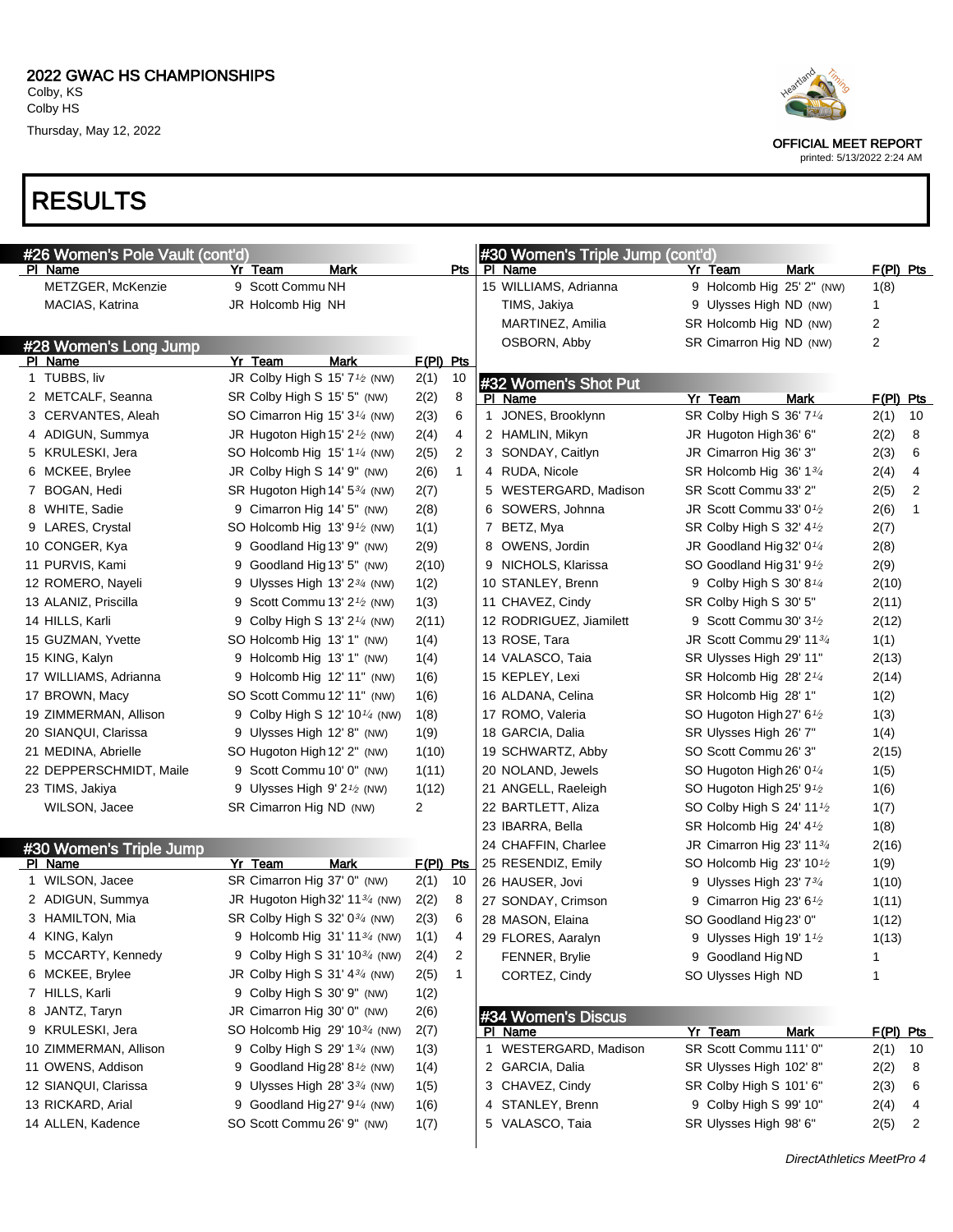# RESULTS



#### OFFICIAL MEET REPORT

| #34 Women's Discus (cont'd)    |                                         |                        | #36 Women's Javelin (cont'd)     |                              |             |              |
|--------------------------------|-----------------------------------------|------------------------|----------------------------------|------------------------------|-------------|--------------|
| PI Name                        | Yr Team<br>Mark                         | F(PI) Pts              | PI Name                          | Yr Team                      | Mark        | F(PI) Pts    |
| 6 RUDA, Nicole                 | SR Holcomb Hig 96' 1"                   | 2(6)<br>$\overline{1}$ | 19 HAUSER, Jovi                  | 9 Ulysses High 64' 7"        |             | 1(6)         |
| 7 SONDAY, Caitlyn              | JR Cimarron Hig 93' 3"                  | 2(7)                   | 20 WERTH, Paislie                | JR Cimarron Hig 61' 7"       |             | 1(7)         |
| 8 BETZ, Mya                    | SR Colby High S 92' 1"                  | 2(8)                   | 21 FLORES, Aaralyn               | 9 Ulysses High 60' 8"        |             | 1(8)         |
| 9 TROUT, Megan                 | 9 Scott Commu 90' 6"                    | 2(9)                   | 22 RESENDIZ, Emily               | SO Holcomb Hig 57' 6"        |             | 1(9)         |
| 10 KEPLEY, Lexi                | SR Holcomb Hig 87' 8"                   | 2(10)                  | 23 MASON, Elaina                 | SO Goodland Hig 39' 1"       |             | 1(10)        |
| 11 ALFONSO, Lidia              | SO Scott Commu 85' 0"                   | 2(11)                  | <b>FENNER, Brylie</b>            | 9 Goodland Hig ND            |             | 1            |
| 12 OWENS, Jordin               | JR Goodland Hig 84' 8"                  | 2(12)                  | CORTEZ, Cindy                    | SO Ulysses High ND           |             | 1            |
| 13 ALDANA, Celina              | SR Holcomb Hig 83' 9"                   | 1(1)                   |                                  |                              |             |              |
| 14 WAHLMEIER, Breckyn          | 9 Colby High S 80' 1"                   | 2(13)                  | #1 Men's 100 Meters              |                              |             |              |
| 15 NICHOLS, Klarissa           | SO Goodland Hig 78' 10"                 | 2(14)                  | <b>Finals</b>                    |                              |             | Wind: (+0.0) |
| 16 NOLAND, Jewels              | SO Hugoton High 77' 8"                  | 1(2)                   | PI Name                          | Yr Team                      | Time        | <u>Pts</u>   |
| 17 CARTER, Melody              | SR Cimarron Hig 76' 3"                  | 2(15)                  | OROSCO, Dominique<br>$\mathbf 1$ | SO Holcomb Hig               | 11.39       | 10           |
| 18 STRAMEL, Anna               | SO Colby High S 74' 2"                  | 1(3)                   | 2 MESA, Damon                    | SO Holcomb Hig               | 11.71       | 8            |
| 19 IBARRA, Bella               | SR Holcomb Hig 71' 3"                   | 1(4)                   | 3 MACIAS, Santiago               | JR Hugoton High              | 11.82       | 6            |
| 20 SONDAY, Crimson             | 9 Cimarron Hig 70' 8"                   | 1(5)                   | 4 ROSALES, Isaiah                | SO Colby High S              | 11.84       | 4            |
| 21 FLORES, Aaralyn             | 9 Ulysses High 70' 3"                   | 1(6)                   | 5 BASTIN, Braydon                | SO Holcomb Hig               | 11.87       | 2            |
| 22 SCHWARTZ, Abby              | SO Scott Commu 67' 11"                  | 1(7)                   | 6 MENDEZ, Danzel                 | SO Ulysses High              | 11.94       | 1            |
| 23 ROMO, Valeria               | SO Hugoton High 67' 0"                  | 1(8)                   | 7 VAGHER, Brennan                | <b>SR Ulysses High</b>       | 12.40       |              |
| 24 WERTH, Paislie              | JR Cimarron Hig 65' 2"                  | 1(9)                   | 8 COOK, Kelton                   | 9 Scott Commu                | 12.56       |              |
| 25 RESENDIZ, Emily             | SO Holcomb Hig 64' 11"                  | 1(10)                  |                                  |                              |             |              |
| 26 HAUSER, Jovi                | 9 Ulysses High 60' 6"                   | 1(11)                  | Prelims                          |                              |             |              |
| 27 ESTRELLA, Yiselle           | 9 Scott Commu 59' 5"                    | 1(12)                  | PI Name                          | Yr Team                      | Time        | H(PI)        |
| 28 CHAFFIN, Charlee            | JR Cimarron Hig 49' 9"                  | 1(13)                  | 1 MACIAS, Santiago               | JR Hugoton High 12.06 (NW)Q  |             | 3(1)         |
| FENNER, Brylie                 | 9 Goodland Hig ND                       | 1                      | 2 BASTIN, Braydon                | SO Holcomb Hig               | 12.09 (NW)q | 3(2)         |
| CORTEZ, Cindy                  | SO Ulysses High ND                      | -1                     | 3 ROSALES, Isaiah                | SO Colby High S              | 12.12 (NW)Q | 4(1)         |
|                                |                                         |                        | 4 OROSCO, Dominique              | SO Holcomb Hig               | 12.29 (NW)Q | 2(1)         |
|                                |                                         |                        | 5 MESA, Damon                    | SO Holcomb Hig               | 12.37 (NW)Q | 1(1)         |
| #36 Women's Javelin<br>PI Name | Yr Team<br>Mark                         | $F(PI)$ Pts            | 6 MENDEZ, Danzel                 | SO Ulysses High              | 12.58 (NW)q | 2(2)         |
| 1 CURE, Lindsey                | JR Goodland Hig 125' 11"                | 2(1)<br>10             | 7 VAGHER, Brennan                | SR Ulysses High              | 12.71 (NW)q | 4(2)         |
| 2 JONES, Brooklynn             | SR Colby High S 120' 1"                 | 8<br>2(2)              | 8 COOK, Kelton                   | 9 Scott Commu 12.86 (NW)q    |             | 4(3)         |
| 3 RUDA, Nicole                 | SR Holcomb Hig 107' 7"                  | 2(3)<br>6              | 9 SEUDASS, Joshua                | SR Goodland Hig 12.87 (NW)   |             | 1(2)         |
| 4 FLANAGIN, Ali                | 9 Colby High S 106' 4"                  | 4<br>2(4)              | 10 MENDOZA, Adam                 | JR Hugoton High 12.94 (NW)   |             | 1(3)         |
| 5 RUMFORD, Ella                | SR Scott Commu 104' 2"                  | 2<br>2(5)              | 11 MUNOZ, Dominic                | SO Holcomb Hig               | 12.95 (NW)  | 3(3)         |
| 6 CARTER, Melody               | SR Cimarron Hig 102' 11 <sup>1</sup> /2 | 2(6)<br>$\mathbf{1}$   | 12 TARANGO, Jose                 | Ulysses High 13.03 (NW)      |             | 1(4)         |
| 7 ROSE, Tara                   | JR Scott Commu 100' 4"                  | 2(7)                   | 13 BERLS, Mason                  | Goodland Hig 13.15 (NW)      |             | 2(3)         |
| 8 KEPLEY, Lexi                 | SR Holcomb Hig 93' 9"                   | 2(8)                   | 14 MENDEZ, Oscar                 | Scott Commu 13.16 (NW)<br>9  |             | 3(4)         |
| 9 TROUT, Megan                 | 9 Scott Commu 89' $1\frac{1}{2}$        | 1(1)                   | 15 MORALES, Evan                 | SO Ulysses High 13.34 (NW)   |             | 2(4)         |
| 10 GARCIA, Dalia               | SR Ulysses High 85' 8"                  | 1(2)                   | 16 HEGER, Griffin                | SO Hugoton High 13.44 (NW)   |             | 2(5)         |
| 11 VALASCO, Taia               | SR Ulysses High 80' 7"                  | 2(9)                   | 17 JONES, Blair                  | 9 Hugoton High 13.48 (NW)    |             | 4(4)         |
| 12 STANLEY, Brenn              | 9 Colby High S 80' 2"                   | 2(10)                  | 18 SALINAS, Braysen              | SO Ulysses High 13.52 (NW)   |             | 2(6)         |
| 13 SOWERS, Johnna              | JR Scott Commu 79' 9"                   | 2(11)                  | 19 IHRIG, Rhett                  | 9 Goodland Hig 13.57 (NW)    |             | 3(5)         |
| 14 OWENS, Jordin               | JR Goodland Hig 77' 5"                  | 2(12)                  | 20 TORRES, Lennox                | Hugoton High 13.74 (NW)<br>9 |             | 2(7)         |
| 15 SHOWALTER, Taybree          | 9 Colby High S 75' 9"                   | 1(3)                   | 21 WRIGHT, Andrew                | 9 Scott Commu 13.95 (NW)     |             | 1(5)         |
| 16 METZGER, McKenzie           | 9 Scott Commu 73' 11"                   |                        |                                  |                              |             |              |
| 17 NICHOLS, Klarissa           | SO Goodland Hig 71' 10"                 | 1(4)                   |                                  |                              |             |              |
| 18 ZIMMERMAN, Allison          | 9 Colby High S 71' 6"                   | 1(5)                   |                                  |                              |             |              |
|                                |                                         | 2(13)                  |                                  |                              |             |              |
|                                |                                         |                        |                                  |                              |             |              |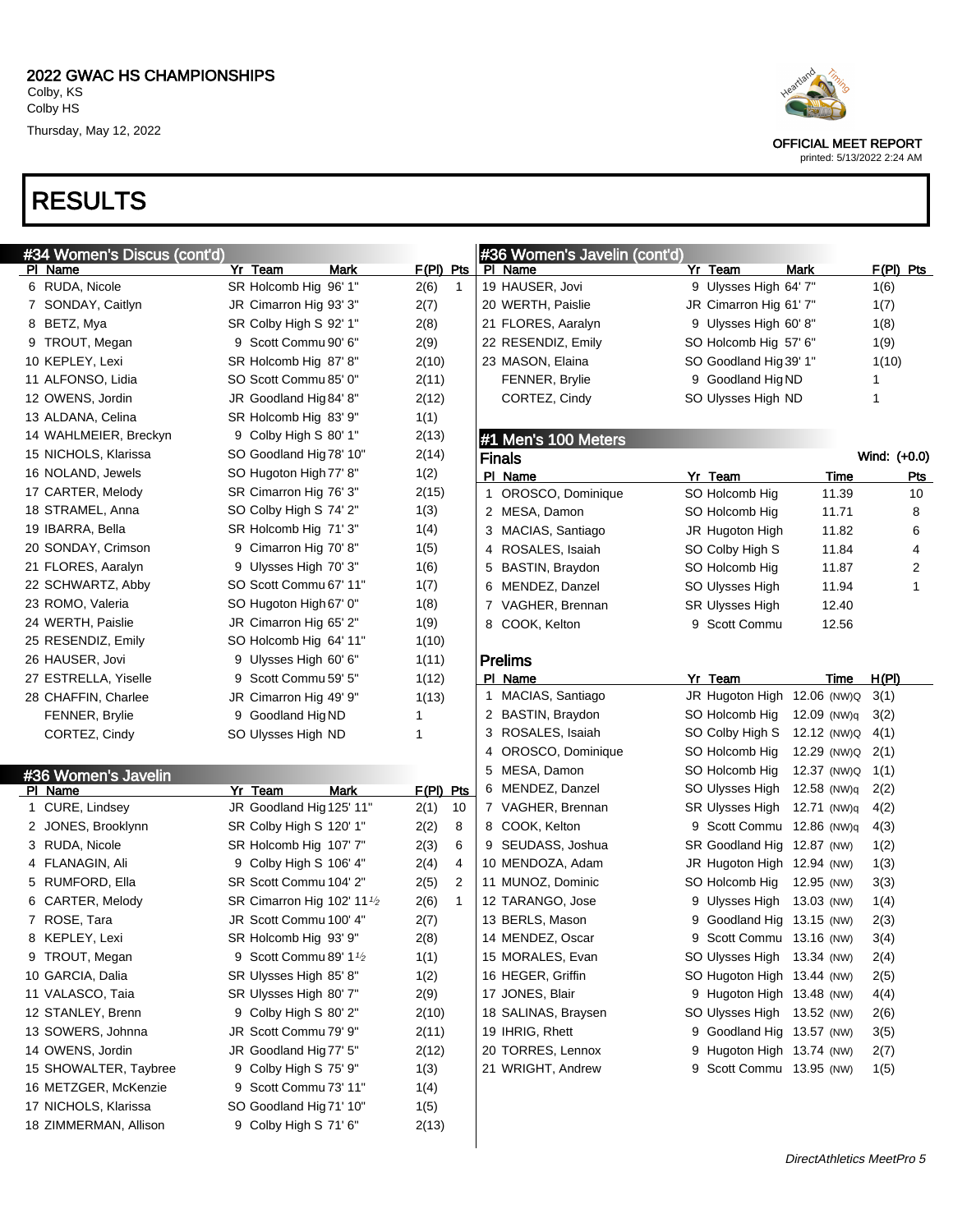# RESULTS

| #3 Men's 200 Meters  |                             |             |                      |   | #5 Men's 400 Meters (cont'd)   |                       |             |             |
|----------------------|-----------------------------|-------------|----------------------|---|--------------------------------|-----------------------|-------------|-------------|
| <b>Finals</b>        |                             |             | Wind: (+0.0)         |   | <b>PI Name</b>                 | Yr Team               | <b>Time</b> | $H(PI)$ Pts |
| PI Name              | Yr Team                     | Time        | Pts                  |   | 12 LITSINBERGER, Haydin        | 9 Colby High S        | 58.71       | 2(5)        |
| 1 HARDY, Devontay    | JR Goodland Hig             | 23.14       | 10                   |   | 13 JIMENEZ, Alexis             | SO Hugoton High       | 59.84       | 1(1)        |
| 2 THOMAS, Jace       | JR Scott Commu              | 23.47       | 8                    |   | 14 CRUZ, Luis                  | JR Hugoton High       | 1:00.00     | 1(2)        |
| 3 CORTEZ, Evan       | JR Ulysses High             | 23.48       | 6                    |   | 15 COOK, Kelton                | 9 Scott Commu         | 1:01.37     | 1(3)        |
| 4 MACIAS, Santiago   | JR Hugoton High             | 23.75       | 4                    |   | 16 JONES, Blair                | 9 Hugoton High        | 1:01.79     | 1(4)        |
| 5 MESA, Damon        | SO Holcomb Hig              | 24.25       | $\overline{2}$       |   | 17 TORRES, Lennox              | 9 Hugoton High        | 1:02.13     | 1(5)        |
| 6 BENNETT, Carson    | JR Hugoton High             | 24.43       | $\mathbf 1$          |   | 18 LIGHTNER, Jack              | Scott Commu<br>9      | 1:04.84     | 1(6)        |
| 7 BASTIN, Braydon    | SO Holcomb Hig              | 24.45       |                      |   | 19 STEPHENS, Grant             | Colby High S<br>9     | 1:06.41     | 1(7)        |
| 8 ZIZUMBO, Christian | 9 Hugoton High              | 24.77       |                      |   |                                |                       |             |             |
|                      |                             |             |                      |   | #7 Men's 800 Meters            |                       |             |             |
| <b>Prelims</b>       |                             |             |                      |   | PI Name                        | Yr Team               | Time        | H(PI) Pts   |
| PI Name              | Yr Team                     | Time        | H(PI)                |   | TARANGO, Efren<br>$\mathbf{1}$ | <b>SR Scott Commu</b> | 2:09.14     | 2(1)<br>10  |
| 1 HARDY, Devontay    | JR Goodland Hig 24.04 (NW)Q |             | 1(1)                 |   | 2 LEONARD, Landon              | 9 Holcomb Hig         | 2:12.49     | 8<br>2(2)   |
| 2 THOMAS, Jace       | JR Scott Commu 24.77 (NW)Q  |             | 2(1)                 |   | SIZEMORE, Braxton<br>3         | SR Holcomb Hig        | 2:12.70     | 2(3)<br>6   |
| 3 MACIAS, Santiago   | JR Hugoton High 24.79 (NW)q |             | 1(2)                 | 4 | ARMENDARIZ, Ivan               | SO Scott Commu        | 2:15.07     | 2(4)<br>4   |
| 4 CORTEZ, Evan       | JR Ulysses High             | 24.93 (NW)Q | 3(1)                 | 5 | WOLTERS, Jamyn                 | SR Hugoton High       | 2:17.21     | 2(5)<br>2   |
| 5 BASTIN, Braydon    | SO Holcomb Hig              | 25.46 (NW)q | 2(2)                 | 6 | RAMOS, Eirik                   | 9 Holcomb Hig         | 2:17.76     | 2(6)<br>1   |
| 6 BENNETT, Carson    | JR Hugoton High 25.76 (NW)q |             | 3(2)                 | 7 | RODRIGUEZ, JR., Alex           | 9 Scott Commu         | 2:17.97     | 2(7)        |
| 7 MESA, Damon        | SO Holcomb Hig              | 25.78 (NW)q | 3(3)                 | 8 | <b>BARRANCA, Matrik</b>        | SO Cimarron Hig       | 2:18.62     | 2(8)        |
| 8 ZIZUMBO, Christian | 9 Hugoton High 25.78 (NW)q  |             | 2(3)                 | 9 | SCHUETZ, Dally                 | JR Holcomb Hig        | 2:18.64     | 2(9)        |
| 9 REYNOLDS, Cade     | JR Hugoton High 25.80 (NW)  |             | 2(4)                 |   | 10 SOTO, Oscar                 | 9 Ulysses High        | 2:20.53     | 2(10)       |
| 10 TARANGO, Jose     | 9 Ulysses High              | 25.87 (NW)  | 1(3)                 |   | 11 MCCARTY, Preston            | SR Colby High S       | 2:22.89     | 1(1)        |
| 11 TUBBS, Guy        | 9 Colby High S 25.99 (NW)   |             | 2(5)                 |   | 12 BRIGGS, Trenton             | 9 Cimarron Hig        | 2:24.91     | 2(11)       |
| 12 MENDOZA, Adam     | JR Hugoton High 26.02 (NW)  |             | 2(6)                 |   | 13 BHEND, Harrison             | JR Goodland Hig       | 2:25.28     | 2(12)       |
| 13 MUNOZ, Dominic    | SO Holcomb Hig              | 26.49 (NW)  | 2(7)                 |   | 14 HENNINGS, Sean              | 9 Cimarron Hig        | 2:27.41     | 1(2)        |
| 14 FRITZ, Grant      | JR Goodland Hig 26.52 (NW)  |             | 3(4)                 |   | 15 NOVACK, Bryson              | SO Holcomb Hig        | 2:29.31     | 1(3)        |
| 15 MORALES, Evan     | SO Ulysses High             | 26.60 (NW)  | 1(4)                 |   | 16 MEZA, Yossen                | 9 Hugoton High        | 2:31.51     | 1(4)        |
| 16 ARMENDARIZ, Case  | SR Scott Commu 26.69 (NW)   |             | 2(8)                 |   | 17 AGUILAR, Angel              | SO Ulysses High       | 2:31.67     | 1(5)        |
| 17 KITE, Holden      | SO Cimarron Hig             | 27.10 (NW)  | 3(5)                 |   | 18 GRUBBS, Tobias              | 9 Hugoton High        | 2:32.55     | 1(6)        |
| 18 SCOTT, Andrew     | SR Ulysses High             | 27.30 (NW)  | 3(6)                 |   | 19 BRADLEY, Landon             | SO Colby High S       | 2:35.20     | 1(7)        |
| 19 O'BRIEN, Zach     | 9 Scott Commu 27.85 (NW)    |             | 1(5)                 |   | 20 GONZALEZ, Daniel            | 9 Hugoton High        | 2:36.70     | 1(8)        |
| 20 IHRIG, Rhett      | 9 Goodland Hig 28.43 (NW)   |             | 1(6)                 |   | 21 ZAMBRANO, Zackary           | JR Hugoton High       | 2:38.24     | 1(9)        |
|                      |                             |             |                      |   | 22 BELDEN, Kade                | JR Goodland Hig       | 2:40.73     | 1(10)       |
| #5 Men's 400 Meters  |                             |             |                      |   | 23 SCHRINER, Caden             | 9 Colby High S        | 2:48.32     | 1(11)       |
| PI Name              | Yr Team                     | Time        | $H(PI)$ Pts          |   |                                |                       |             |             |
| 1 THOMAS, Jace       | JR Scott Commu              | 51.37       | 3(1)<br>10           |   | #9 Men's 1600 Meters           |                       |             |             |
| 2 VULGAMORE, Camden  | 9 Scott Commu               | 52.60       | 3(2)<br>8            |   | PI Name                        | Yr Team               | <u>Time</u> | <u>Pts</u>  |
| 3 LONG, Tyler        | SO Holcomb Hig              | 52.98       | 3(3)<br>6            | 1 | BAILEY, Bryndan                | SO Scott Commu        | 4:58.83     | 10          |
| 4 HARDY, Devontay    | JR Goodland Hig             | 53.77       | 3(4)<br>4            |   | 2 SIZEMORE, Braxton            | SR Holcomb Hig        | 4:59.27     | 8           |
| 5 CORTEZ, Evan       | JR Ulysses High             | 55.03       | 3(5)<br>2            |   | 3 FIKAN, Taden                 | SO Colby High S       | 5:06.48     | 6           |
| 6 ZIZUMBO, Christian | 9 Hugoton High              | 55.52       | 3(6)<br>$\mathbf{1}$ |   | 4 STOPPEL, Logan               | <b>SR Scott Commu</b> | 5:09.44     | 4           |
| 7 BARRANCA, Matrik   | SO Cimarron Hig             | 55.57       | 3(7)                 |   | 5 RAMOS, Eirik                 | 9 Holcomb Hig         | 5:11.04     | 2           |
| 8 JOHNSON, Cyrus     | SO Colby High S             | 55.78       | 2(1)                 | 6 | SOTO, Oscar                    | 9 Ulysses High        | 5:18.83     | 1           |
| 9 WIGINTON, Maison   | JR Ulysses High             | 56.74       | 2(2)                 | 7 | <b>BRIGGS, Trenton</b>         | 9 Cimarron Hig        | 5:20.46     |             |
| 10 MENDEZ, Danzel    | SO Ulysses High             | 57.31       | 2(3)                 | 8 | MILLER, Jace                   | 9 Scott Commu         | 5:24.77     |             |
| 11 KITE, Holden      | SO Cimarron Hig             | 57.54       | 2(4)                 |   | 9 DOMINGUEZ, Kevin             | SO Scott Commu        | 5:26.36     |             |
|                      |                             |             |                      |   |                                |                       |             |             |



OFFICIAL MEET REPORT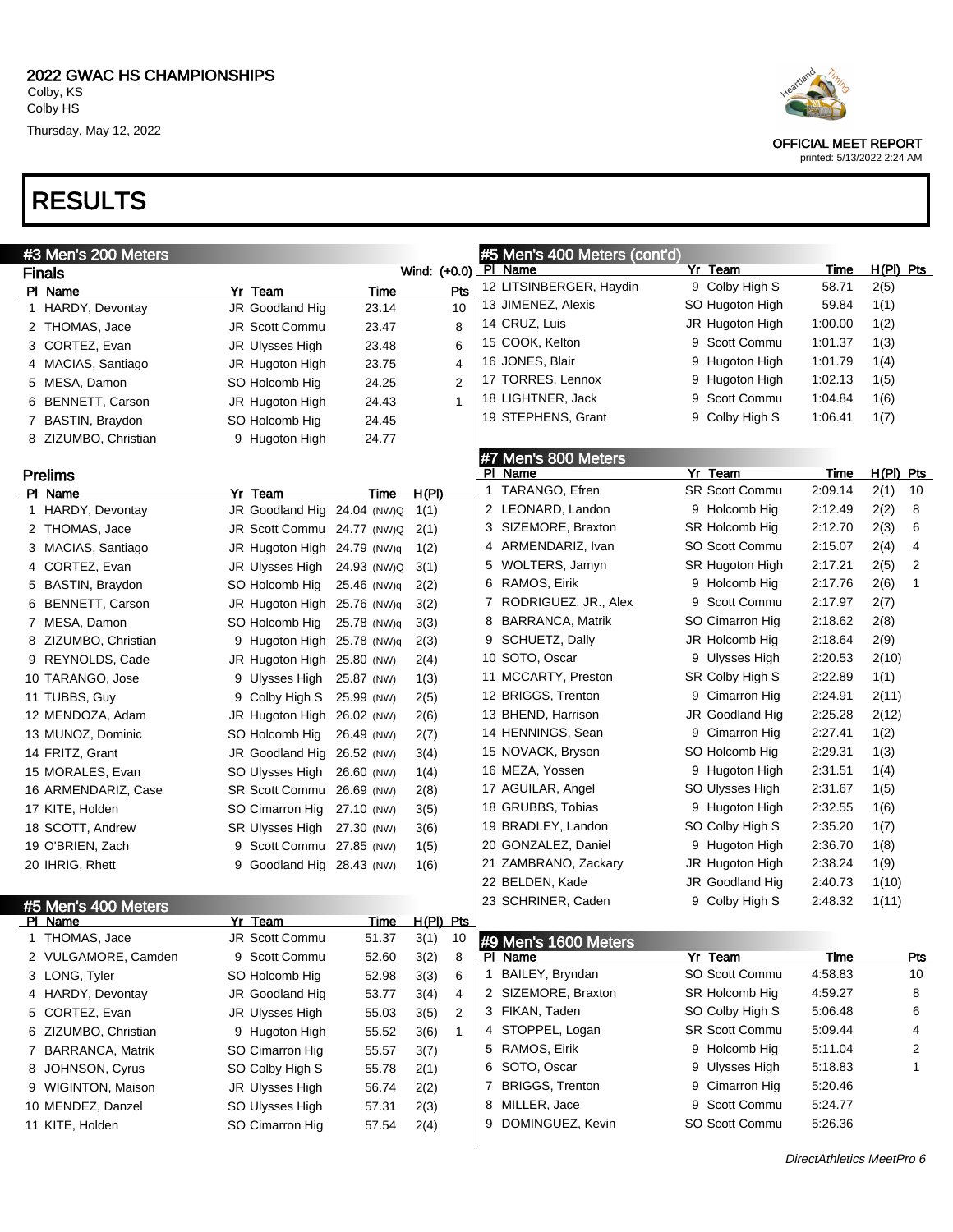# RESULTS





OFFICIAL MEET REPORT printed: 5/13/2022 2:24 AM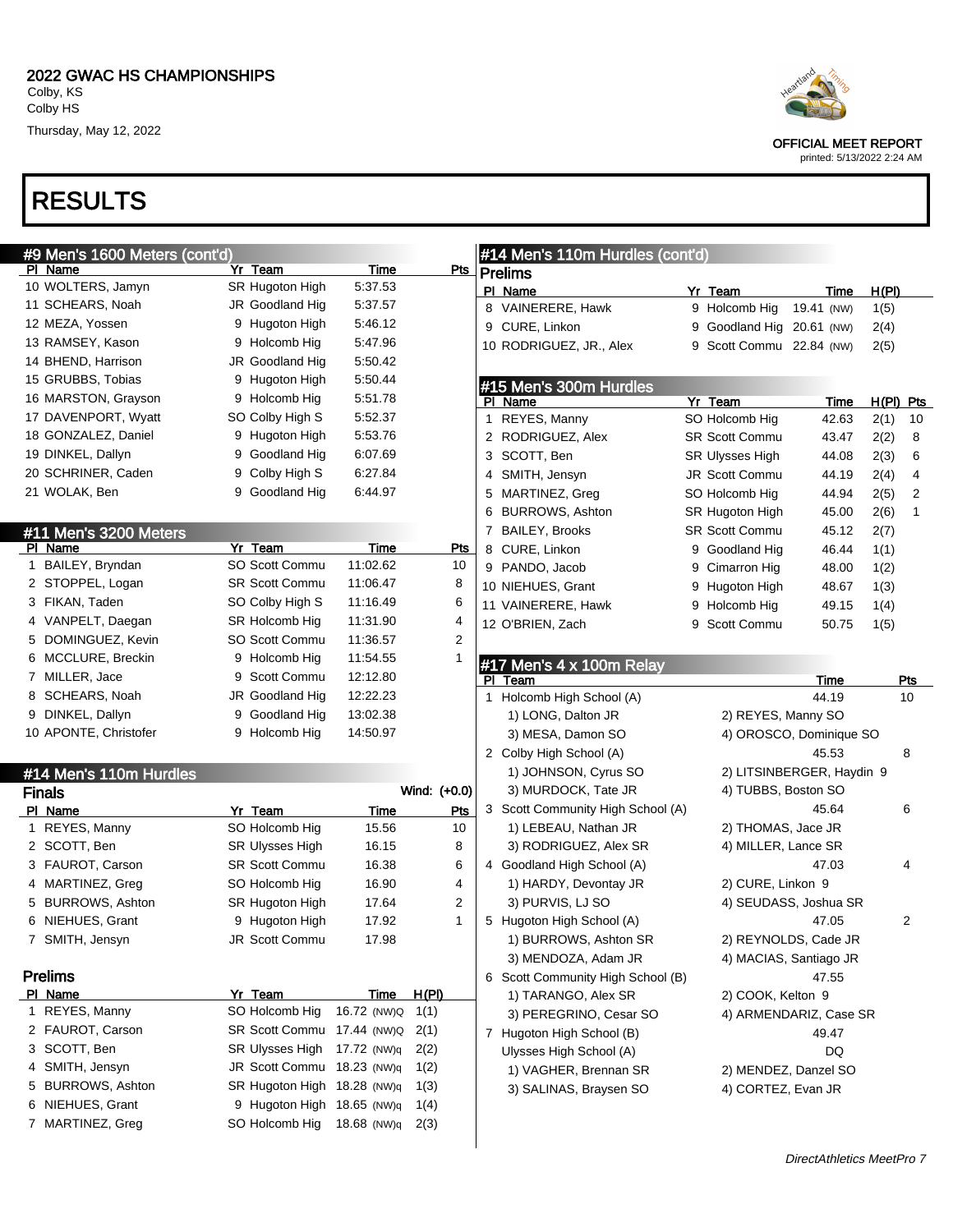# RESULTS

| #19 Men's 4 x 400m Relay            |                           |                |              | #23 Men's High Jump            |                        |                                                        |           |            |
|-------------------------------------|---------------------------|----------------|--------------|--------------------------------|------------------------|--------------------------------------------------------|-----------|------------|
| PI Team                             | <b>Time</b>               | <u>Pts</u>     |              | PI Name                        | Yr Team                | <b>Mark</b>                                            |           | <b>Pts</b> |
| 1 Scott Community High School (A)   | 3:34.05                   | 10             |              | 1 HARDY, Devontay              | JR Goodland Hig 6' 0"  |                                                        |           | 10         |
| 1) THOMAS, Jace JR                  | 2) VULGAMORE, Camden 9    |                |              | 2 CURE, Linkon                 | 9 Goodland Hig 5' 10"  |                                                        |           | 8          |
| 3) BAILEY, Brooks SR                | 4) RODRIGUEZ, Alex SR     |                |              | 3 SMITH, Jensyn                | JR Scott Commu 5' 6"   |                                                        |           | 6          |
| 2 Holcomb High School (A)           | 3:37.01                   | 8              |              | 4 COOK, Kelton                 | 9 Scott Commu 5' 4"    |                                                        |           | 4          |
| 1) LONG, Tyler SO                   | 2) SIZEMORE, Braxton SR   |                |              | 4 RODRIGUEZ, Alex              | SR Scott Commu 5' 4"   |                                                        |           | 2          |
| 3) LONG, Dalton JR                  | 4) OROSCO, Dominique SO   |                |              | 6 LEWIS, Dasean                | SO Hugoton High 5' 2"  |                                                        |           | 1          |
| 3 Colby High School (A)             | 3:43.13                   | 6              |              | MCCLURE, Breckin               | 9 Holcomb Hig NH       |                                                        |           |            |
| 1) JOHNSON, Cyrus SO                | 2) LITSINBERGER, Haydin 9 |                |              | NOVACK, Bryson                 | SO Holcomb Hig NH      |                                                        |           |            |
| 3) MURDOCK, Tate JR                 | 4) TUBBS, Boston SO       |                |              | MARTINEZ, Greg                 | SO Holcomb Hig NH      |                                                        |           |            |
| 4 Hugoton High School (A)           | 3:45.72                   | 4              |              |                                |                        |                                                        |           |            |
| 1) ZIZUMBO, Christian 9             | 2) REYNOLDS, Cade JR      |                |              | #25 Men's Pole Vault           |                        |                                                        |           |            |
| 3) BENNETT, Carson JR               | 4) HARRIS, Izeyah SO      |                |              | PI Name                        | Yr Team                | <b>Mark</b>                                            |           | <b>Pts</b> |
| 5 Scott Community High School (B)   | 3:46.22                   |                | $\mathbf{1}$ | FAUROT, Carson                 | SR Scott Commu 13' 0"  |                                                        |           | 10         |
| 1) TARANGO, Alex SR                 | 2) ARMENDARIZ, Ivan SO    |                |              | 2 VULGAMORE, Camden            | 9 Scott Commu 12' 0"   |                                                        |           | 8          |
| 3) PEREGRINO, Cesar SO              | 4) SMITH, Jensyn JR       |                |              | 3 VAINERERE, Hawk              | 9 Holcomb Hig 11' 6"   |                                                        |           | 4          |
| 6 Ulysses High School (A)           | 3:53.02                   | $\overline{2}$ |              | 3 SCOTT, Andrew                | SR Ulysses High 11' 6" |                                                        |           | 4          |
| 1) SALINAS, Braysen SO              | 2) MENDEZ, Danzel SO      |                |              | 3 MURDOCK, Tate                | JR Colby High S 11' 6" |                                                        |           | 4          |
| 3) WIGINTON, Maison JR              | 4) CORTEZ, Evan JR        |                |              | 3 MARTINEZ, Greg               | SO Holcomb Hig 11' 6"  |                                                        |           | 1          |
| 7 Hugoton High School (B)           | 4:01.04                   |                |              | TARANGO, Jose                  | 9 Ulysses High NH      |                                                        |           |            |
| 8 Goodland High School (A)          | 4:01.23                   | $\mathbf{1}$   |              | MARSTON, Grayson               | 9 Holcomb Hig NH       |                                                        |           |            |
| 1) BERLS, Mason 9                   | 2) MILLER, Gantzen JR     |                |              | RUBIAL, Anthony                | 9 Goodland Hig NH      |                                                        |           |            |
| 3) PURVIS, LJ SO                    | 4) SEUDASS, Joshua SR     |                |              | DAVIS, Alexander               | SO Holcomb Hig NH      |                                                        |           |            |
|                                     |                           |                |              | RICKER, Waylon                 | 9 Scott Commu NH       |                                                        |           |            |
|                                     |                           |                |              | MILLER, Gantzen                | JR Goodland Hig NH     |                                                        |           |            |
| #21 Men's 4 x 800m Relay<br>PI Team | <b>Time</b>               | <b>Pts</b>     |              | BELDEN, Kade                   | JR Goodland Hig NH     |                                                        |           |            |
| 1 Scott Community High School (B)   | 8:46.02                   | 10             |              | SALINAS, Braysen               | SO Ulysses High NH     |                                                        |           |            |
| 1) PEREGRINO, Cesar SO              | 2) STOPPEL, Logan SR      |                |              | LEBEAU, Nathan                 | JR Scott Commu NH      |                                                        |           |            |
| 3) RODRIGUEZ, JR., Alex 9           | 4) DOMINGUEZ, Kevin SO    |                |              |                                |                        |                                                        |           |            |
| 2 Holcomb High School (A)           | 8:49.78                   | 8              |              |                                |                        |                                                        |           |            |
| 1) SIZEMORE, Braxton SR             | 2) LONG, Tyler SO         |                |              | #27 Men's Long Jump<br>PI Name | Yr Team                | <b>Mark</b>                                            | F(PI) Pts |            |
|                                     |                           |                | 1            | MESA, Damon                    |                        | SO Holcomb Hig 19' 7 <sup>1</sup> / <sub>2</sub> (NW)  | 2(1)      | 10         |
| 3) LEONARD, Landon 9                | 4) RAMOS, Eirik 9         |                |              | 2 LEBEAU, Nathan               |                        | JR Scott Commu 18' 91/4 (NW)                           | 2(2)      | 8          |
| 3 Scott Community High School (A)   | 9:40.25                   |                |              | 3 MACIAS, Santiago             |                        | JR Hugoton High 18' 6 <sup>1</sup> /2 (NW)             |           | 6          |
| 1) TARANGO, Alex SR                 | 2) BAILEY, Brooks SR      |                |              | 4 BARRANCA, Matrik             |                        | SO Cimarron Hig 18' 3" (NW)                            | 2(3)      | 4          |
| 3) ARMENDARIZ, Ivan SO              | 4) VULGAMORE, Camden 9    |                |              | 5 PANDO, Jacob                 |                        | 9 Cimarron Hig 17' 10 <sup>1</sup> / <sub>2</sub> (NW) | 2(4)      |            |
| 4 Colby High School (A)             | 9:54.81                   | 6              |              |                                |                        |                                                        | 2(5)      | 2<br>1     |
| 1) DAVENPORT, Wyatt SO              | 2) MCCARTY, Preston SR    |                |              | 6 TUBBS, Boston                |                        | SO Colby High S 17' 10" (NW)                           | 2(6)      |            |
| 3) JOHNSON, Cyrus SO                | 4) LITSINBERGER, Haydin 9 |                |              | 6 HARRIS, Izeyah               |                        | SO Hugoton High 17' 10" (NW)                           | 2(6)      |            |
| 5 Hugoton High School (A)           | 10:20.14                  | 4              |              | 8 PEREGRINO, Cesar             |                        | SO Scott Commu 17' 5" (NW)                             | 2(8)      |            |
| 1) GONZALEZ, Daniel 9               | 2) CRUZ, Luis JR          |                |              | 9 TUBBS, Guy                   |                        | 9 Colby High S 17' 4 <sup>1/4</sup> (NW)               | 2(9)      |            |
| 3) ZAMBRANO, Zackary JR             | 4) WOLTERS, Jamyn SR      |                |              | 10 MORALES, Evan               |                        | SO Ulysses High 17' 0" (NW)                            | 1(1)      |            |
| 6 Goodland High School (A)          | 10:29.79                  | 2              |              | 11 CRUZ, Luis                  |                        | JR Hugoton High 16' 8 <sup>1/4</sup> (NW)              | 2(10)     |            |
| 1) BELDEN, Kade JR                  | 2) SCHEARS, Noah JR       |                |              | 12 PURVIS, LJ                  |                        | SO Goodland Hig 16' 3 <sup>1/2</sup> (NW)              | 2(11)     |            |
| 3) BHEND, Harrison JR               | 4) DINKEL, Dallyn 9       |                |              | 13 ARMENDARIZ, Case            |                        | SR Scott Commu 16' 23/4 (NW)                           | 1(2)      |            |
|                                     |                           |                |              | 14 BENNETT, Carson             |                        | JR Hugoton High 16' $0\frac{3}{4}$ (NW)                | 2(12)     |            |
|                                     |                           |                |              | 15 SOTO, Oscar                 |                        | 9 Ulysses High 16' $0\frac{1}{4}$ (NW)                 | 1(3)      |            |
|                                     |                           |                |              | 16 WIGINTON, Maison            |                        | JR Ulysses High 15' 7" (NW)                            | 1(4)      |            |



OFFICIAL MEET REPORT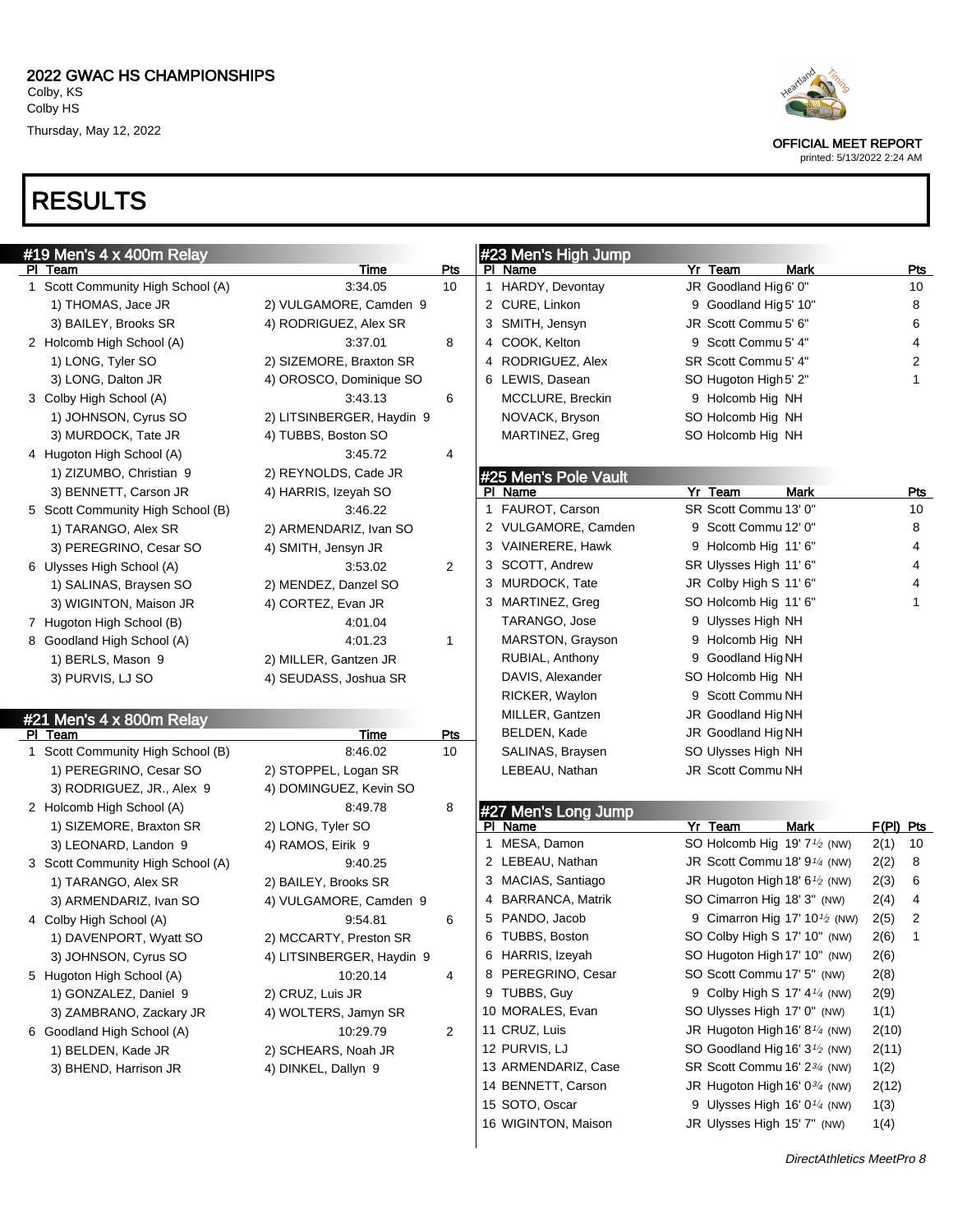#### RESULTS

| <b>RESULTS</b><br>#31 Men's Shot Put (cont'd)<br>Yr Team<br>Mark<br>$F(PI)$ Pts<br>PI Name<br>Yr Team<br><b>Mark</b><br>9 Scott Commu 35' 3 <sup>1</sup> /2<br>9 Colby High S 15' 6" (NW)<br>14 MENDEZ, Oscar<br>1(5)<br>JR Scott Commu 34' 6"<br>9 Scott Commu 15' 2" (NW)<br>15 ELDER, Adrian<br>1(6)<br>16 BERLS, Mason<br>9 Goodland Hig 34' 4"<br>SO Ulysses High 15' 0 <sup>1/4</sup> (NW)<br>1(7)<br>17 GONZALEZ, Sebastien<br>SO Hugoton High 14' 9 <sup>1/4</sup> (NW)<br>1(8)<br>SO Hugoton High 34' 1 <sup>1</sup> /2<br>9 Scott Commu 13' 5 <sup>1</sup> / <sub>2</sub> (NW)<br>18 SMITH, Angus<br>1(9)<br>SO Holcomb Hig 33' 9 <sup>1/4</sup><br>JR Cimarron Hig ND (NW)<br>19 BARRAZA, Samir<br>ALLEN, Sam<br>1<br>SO Colby High S 33' 7"<br>RAMIREZ, Miguel<br>9 Cimarron Hig ND (NW)<br>$\mathbf{1}$<br>20 LARES, JP<br>SO Holcomb Hig 33' 3"<br>ARJONA, Juan<br>SO Cimarron Hig ND (NW)<br>$\mathbf{1}$<br>21 MILLER, Gantzen<br>JR Goodland Hig 33' 1"<br>22 HERNANDEZ, Josephe<br>9 Hugoton High 32' 6 <sup>1</sup> /2 | $F(PI)$ Pts<br>1(2)<br>2(13)<br>1(3)<br>1(4)<br>1(5) |
|-------------------------------------------------------------------------------------------------------------------------------------------------------------------------------------------------------------------------------------------------------------------------------------------------------------------------------------------------------------------------------------------------------------------------------------------------------------------------------------------------------------------------------------------------------------------------------------------------------------------------------------------------------------------------------------------------------------------------------------------------------------------------------------------------------------------------------------------------------------------------------------------------------------------------------------------------------------------------------------------------------------------------------------------|------------------------------------------------------|
| #27 Men's Long Jump (cont'd)<br>PI Name<br>17 SALCIDO, Simon<br>18 LIGHTNER, Jack<br>19 AGUILAR, Angel<br>20 JIMENEZ, Alexis<br>21 WRIGHT, Andrew                                                                                                                                                                                                                                                                                                                                                                                                                                                                                                                                                                                                                                                                                                                                                                                                                                                                                         |                                                      |
|                                                                                                                                                                                                                                                                                                                                                                                                                                                                                                                                                                                                                                                                                                                                                                                                                                                                                                                                                                                                                                           |                                                      |
|                                                                                                                                                                                                                                                                                                                                                                                                                                                                                                                                                                                                                                                                                                                                                                                                                                                                                                                                                                                                                                           |                                                      |
|                                                                                                                                                                                                                                                                                                                                                                                                                                                                                                                                                                                                                                                                                                                                                                                                                                                                                                                                                                                                                                           |                                                      |
|                                                                                                                                                                                                                                                                                                                                                                                                                                                                                                                                                                                                                                                                                                                                                                                                                                                                                                                                                                                                                                           |                                                      |
|                                                                                                                                                                                                                                                                                                                                                                                                                                                                                                                                                                                                                                                                                                                                                                                                                                                                                                                                                                                                                                           |                                                      |
|                                                                                                                                                                                                                                                                                                                                                                                                                                                                                                                                                                                                                                                                                                                                                                                                                                                                                                                                                                                                                                           |                                                      |
|                                                                                                                                                                                                                                                                                                                                                                                                                                                                                                                                                                                                                                                                                                                                                                                                                                                                                                                                                                                                                                           |                                                      |
|                                                                                                                                                                                                                                                                                                                                                                                                                                                                                                                                                                                                                                                                                                                                                                                                                                                                                                                                                                                                                                           | 2(14)                                                |
|                                                                                                                                                                                                                                                                                                                                                                                                                                                                                                                                                                                                                                                                                                                                                                                                                                                                                                                                                                                                                                           | 1(6)                                                 |
|                                                                                                                                                                                                                                                                                                                                                                                                                                                                                                                                                                                                                                                                                                                                                                                                                                                                                                                                                                                                                                           | 1(7)                                                 |
|                                                                                                                                                                                                                                                                                                                                                                                                                                                                                                                                                                                                                                                                                                                                                                                                                                                                                                                                                                                                                                           | 1(8)                                                 |
| 23 RODRIGUEZ, Ramero<br>SO Hugoton High 31' 4"<br>#29 Men's Triple Jump                                                                                                                                                                                                                                                                                                                                                                                                                                                                                                                                                                                                                                                                                                                                                                                                                                                                                                                                                                   | 1(9)                                                 |
| PI Name<br>Yr Team<br><b>Mark</b><br>$F(PI)$ Pts<br>24 VULGAMORE, Breven<br>SR Scott Commu 31' 21/2                                                                                                                                                                                                                                                                                                                                                                                                                                                                                                                                                                                                                                                                                                                                                                                                                                                                                                                                       | 1(10)                                                |
| 1 REYES, Manny<br>SO Holcomb Hig 40' 11 <sup>1/2</sup> (NW)<br>2(1)<br>10<br>25 OWENS, Jacob<br>9 Holcomb Hig 30' 10"                                                                                                                                                                                                                                                                                                                                                                                                                                                                                                                                                                                                                                                                                                                                                                                                                                                                                                                     | 1(11)                                                |
| 2 LEBEAU, Nathan<br>JR Scott Commu 39' 3 <sup>1/2</sup> (NW)<br>1(1)<br>8<br>26 CLAYVILLE, Zachary<br>SO Goodland Hig 29' 1 <sup>1</sup> /2                                                                                                                                                                                                                                                                                                                                                                                                                                                                                                                                                                                                                                                                                                                                                                                                                                                                                               | 1(12)                                                |
| 3 BEERY, Lane<br>JR Cimarron Hig 39' 1 <sup>1</sup> /2 (NW)<br>2(2)<br>6<br>27 HERNANDEZ, Isaac<br>9 Cimarron Hig 25' $0\frac{1}{4}$                                                                                                                                                                                                                                                                                                                                                                                                                                                                                                                                                                                                                                                                                                                                                                                                                                                                                                      | 1(13)                                                |
| 2(3)<br>4<br>4 WIGINTON, Maison<br>JR Ulysses High 38' 734 (NW)<br>ALLEN, Sam<br>JR Cimarron Hig ND                                                                                                                                                                                                                                                                                                                                                                                                                                                                                                                                                                                                                                                                                                                                                                                                                                                                                                                                       | $\mathbf{1}$                                         |
| 2<br>5 TUBBS, Boston<br>2(4)<br>SO Colby High S 38' 1" (NW)                                                                                                                                                                                                                                                                                                                                                                                                                                                                                                                                                                                                                                                                                                                                                                                                                                                                                                                                                                               |                                                      |
| 6 HARRIS, Izeyah<br>2(5)<br>SO Hugoton High 37' 10" (NW)                                                                                                                                                                                                                                                                                                                                                                                                                                                                                                                                                                                                                                                                                                                                                                                                                                                                                                                                                                                  |                                                      |
| #33 Men's Discus<br>7 SALCIDO, Simon<br>9 Colby High S 36' 5" (NW)<br>1(2)<br>PI Name<br>Yr Team<br><b>Mark</b>                                                                                                                                                                                                                                                                                                                                                                                                                                                                                                                                                                                                                                                                                                                                                                                                                                                                                                                           | $F(PI)$ Pts                                          |
| 8 MENDOZA, Adam<br>1 ROSALES, lan<br>SR Colby High S 132' 9"<br>JR Hugoton High 36' 1" (NW)<br>2(6)                                                                                                                                                                                                                                                                                                                                                                                                                                                                                                                                                                                                                                                                                                                                                                                                                                                                                                                                       | 10<br>2(1)                                           |
| 9 NIEHUES, Grant<br>9 Hugoton High 36' 0" (NW)<br>2 LANDEROS, Christian<br>JR Ulysses High 122' 1"<br>2(7)                                                                                                                                                                                                                                                                                                                                                                                                                                                                                                                                                                                                                                                                                                                                                                                                                                                                                                                                | 2(2)<br>8                                            |
| 10 FRITZ, Grant<br>JR Goodland Hig 35' 9" (NW)<br>2(8)<br>3 GOMEZ, Lorenzo<br>JR Ulysses High 117' 7"                                                                                                                                                                                                                                                                                                                                                                                                                                                                                                                                                                                                                                                                                                                                                                                                                                                                                                                                     | 2(3)<br>6                                            |
| 11 LEWIS, Dasean<br>SO Hugoton High 35' 434 (NW)<br>4 ELDER, Adrian<br>JR Scott Commu 112' 7"<br>2(9)                                                                                                                                                                                                                                                                                                                                                                                                                                                                                                                                                                                                                                                                                                                                                                                                                                                                                                                                     | 2(4)<br>4                                            |
| 12 BENNETT, Carson<br>JR Hugoton High 34' 11 <sup>1</sup> /2 (NW)<br>1(3)<br>5 KNOLL, Drayton<br>9 Holcomb Hig 109' 11"                                                                                                                                                                                                                                                                                                                                                                                                                                                                                                                                                                                                                                                                                                                                                                                                                                                                                                                   | 2(5)<br>2                                            |
| 9 Scott Commu 34' 3 <sup>1</sup> / <sub>2</sub> (NW)<br>SR Scott Commu 109' 8"<br>13 RICKER, Waylon<br>1(4)<br>6 LAPLANT, Brodie                                                                                                                                                                                                                                                                                                                                                                                                                                                                                                                                                                                                                                                                                                                                                                                                                                                                                                          | 2(6)<br>1                                            |
| 14 MORALES, Evan<br>7 LARES, JP<br>SO Ulysses High 34' 0 <sup>1/4</sup> (NW)<br>1(5)<br>SO Holcomb Hig 106' 7"                                                                                                                                                                                                                                                                                                                                                                                                                                                                                                                                                                                                                                                                                                                                                                                                                                                                                                                            | 1(1)                                                 |
| 15 SOTO, Oscar<br>8 LAZO, Angel<br>9 Ulysses High 33' $6\frac{1}{4}$ (NW)<br>1(6)<br>JR Goodland Hig 101' 8"                                                                                                                                                                                                                                                                                                                                                                                                                                                                                                                                                                                                                                                                                                                                                                                                                                                                                                                              | 2(7)                                                 |
| SR Scott Commu 33' 2" (NW)<br>SR Scott Commu 100' 8"<br>16 ARMENDARIZ, Case<br>1(7)<br>9 NOWAK, Nash                                                                                                                                                                                                                                                                                                                                                                                                                                                                                                                                                                                                                                                                                                                                                                                                                                                                                                                                      | 2(8)                                                 |
| 10 BARRAZA, Samir<br>17 AGUILAR, Angel<br>SO Ulysses High 33' 1 <sup>1</sup> / <sub>2</sub> (NW)<br>1(8)<br>SO Colby High S 99' 2"                                                                                                                                                                                                                                                                                                                                                                                                                                                                                                                                                                                                                                                                                                                                                                                                                                                                                                        | 1(2)                                                 |
| RAMIREZ, Miguel<br>9 Cimarron Hig ND (NW)<br>$\mathbf{1}$<br>11 NATION, Jaxson<br>SO Cimarron Hig 94' 9"                                                                                                                                                                                                                                                                                                                                                                                                                                                                                                                                                                                                                                                                                                                                                                                                                                                                                                                                  | 1(3)                                                 |
| JR Scott Commu 94' 8"<br>PURVIS, LJ<br>SO Goodland Hig ND (NW)<br>$\overline{2}$<br>12 SCHWINDT, Aiden                                                                                                                                                                                                                                                                                                                                                                                                                                                                                                                                                                                                                                                                                                                                                                                                                                                                                                                                    | 2(9)                                                 |
| 13 BERLS, Mason<br>9 Goodland Hig 94' 6"                                                                                                                                                                                                                                                                                                                                                                                                                                                                                                                                                                                                                                                                                                                                                                                                                                                                                                                                                                                                  | 2(10)                                                |
| 14 REYNOLDS, Cade<br>JR Hugoton High 94' 5"                                                                                                                                                                                                                                                                                                                                                                                                                                                                                                                                                                                                                                                                                                                                                                                                                                                                                                                                                                                               | 2(11)                                                |
| #31 Men's Shot Put<br><b>Mark</b><br>Yr Team<br>$F(PI)$ Pts<br>15 MILLER, Gantzen<br>JR Goodland Hig 93' 9"<br>PI Name                                                                                                                                                                                                                                                                                                                                                                                                                                                                                                                                                                                                                                                                                                                                                                                                                                                                                                                    | 2(12)                                                |
| 1 ROSALES, lan<br>SR Colby High S 48' 7"<br>2(1)<br>10<br>16 MENDOZA, Anthony<br>SO Ulysses High 92' 6"                                                                                                                                                                                                                                                                                                                                                                                                                                                                                                                                                                                                                                                                                                                                                                                                                                                                                                                                   | 1(4)                                                 |
| JR Ulysses High 46' 5"<br>2 LANDEROS, Christian<br>2(2)<br>8<br>17 PHELPS, Chase<br>JR Ulysses High 91' 0"                                                                                                                                                                                                                                                                                                                                                                                                                                                                                                                                                                                                                                                                                                                                                                                                                                                                                                                                |                                                      |
| 3 NOWAK, Nash<br>SR Scott Commu 46' 3 <sup>1</sup> / <sub>2</sub><br>2(3)<br>6<br>18 HERNANDEZ, Josephe<br>9 Hugoton High 89' 1"                                                                                                                                                                                                                                                                                                                                                                                                                                                                                                                                                                                                                                                                                                                                                                                                                                                                                                          | 2(13)                                                |
| SR Scott Commu 44' 11"<br>4 MILLER, Lance<br>2(4)<br>4<br>19 ANGUIANO, Emmanuel<br>9 Holcomb Hig 85' 8"                                                                                                                                                                                                                                                                                                                                                                                                                                                                                                                                                                                                                                                                                                                                                                                                                                                                                                                                   | 1(5)                                                 |
| 5 SEUDASS, Joshua<br>SR Goodland Hig 43' 8 <sup>1</sup> / <sub>2</sub><br>2(5)<br>2                                                                                                                                                                                                                                                                                                                                                                                                                                                                                                                                                                                                                                                                                                                                                                                                                                                                                                                                                       | 1(6)                                                 |
| SO Hugoton High 83' 9"<br>20 GONZALEZ, Sebastien<br>6 IHRIG, Rhett<br>9 Goodland Hig 41' 4"<br>2(6)<br>$\mathbf{1}$                                                                                                                                                                                                                                                                                                                                                                                                                                                                                                                                                                                                                                                                                                                                                                                                                                                                                                                       | 1(7)                                                 |
| 21 KING, Torrin<br>9 Hugoton High 77' 9"<br>7 VAGHER, Brennan<br>SR Ulysses High 40' 8"<br>2(7)                                                                                                                                                                                                                                                                                                                                                                                                                                                                                                                                                                                                                                                                                                                                                                                                                                                                                                                                           | 1(8)                                                 |
| 22 RUMFORD, Jackson<br>9 Scott Commu 76' 4"<br>8 KNOLL, Drayton<br>9 Holcomb Hig 40' 7 <sup>1</sup> / <sub>2</sub>                                                                                                                                                                                                                                                                                                                                                                                                                                                                                                                                                                                                                                                                                                                                                                                                                                                                                                                        | 1(9)                                                 |
| 2(8)<br>23 COX, Nick<br>SO Holcomb Hig 73' 9"<br>9 PHELPS, Chase<br>JR Ulysses High 38' 2"                                                                                                                                                                                                                                                                                                                                                                                                                                                                                                                                                                                                                                                                                                                                                                                                                                                                                                                                                | 1(10)                                                |
| 2(9)<br>24 OWENS, Jacob<br>9 Holcomb Hig 69' 7"                                                                                                                                                                                                                                                                                                                                                                                                                                                                                                                                                                                                                                                                                                                                                                                                                                                                                                                                                                                           | 1(11)                                                |
| 10 MENDOZA, Anthony<br>SO Ulysses High 36' 9"<br>1(1)<br>25 CLAYVILLE, Zachary<br>SO Goodland Hig 62' 3"                                                                                                                                                                                                                                                                                                                                                                                                                                                                                                                                                                                                                                                                                                                                                                                                                                                                                                                                  | 1(12)                                                |
| SO Holcomb Hig 36' 3 <sup>1</sup> / <sub>2</sub><br>11 DAVIS, Alexander<br>2(10)<br>ALLEN, Sam<br>JR Cimarron Hig ND                                                                                                                                                                                                                                                                                                                                                                                                                                                                                                                                                                                                                                                                                                                                                                                                                                                                                                                      | 1                                                    |
| 12 MARTIN, Isaac<br>SO Hugoton High 36' 134<br>2(11)                                                                                                                                                                                                                                                                                                                                                                                                                                                                                                                                                                                                                                                                                                                                                                                                                                                                                                                                                                                      |                                                      |
| 13 GOMEZ, Lorenzo<br>JR Ulysses High 35' 8"<br>2(12)                                                                                                                                                                                                                                                                                                                                                                                                                                                                                                                                                                                                                                                                                                                                                                                                                                                                                                                                                                                      |                                                      |



OFFICIAL MEET REPORT